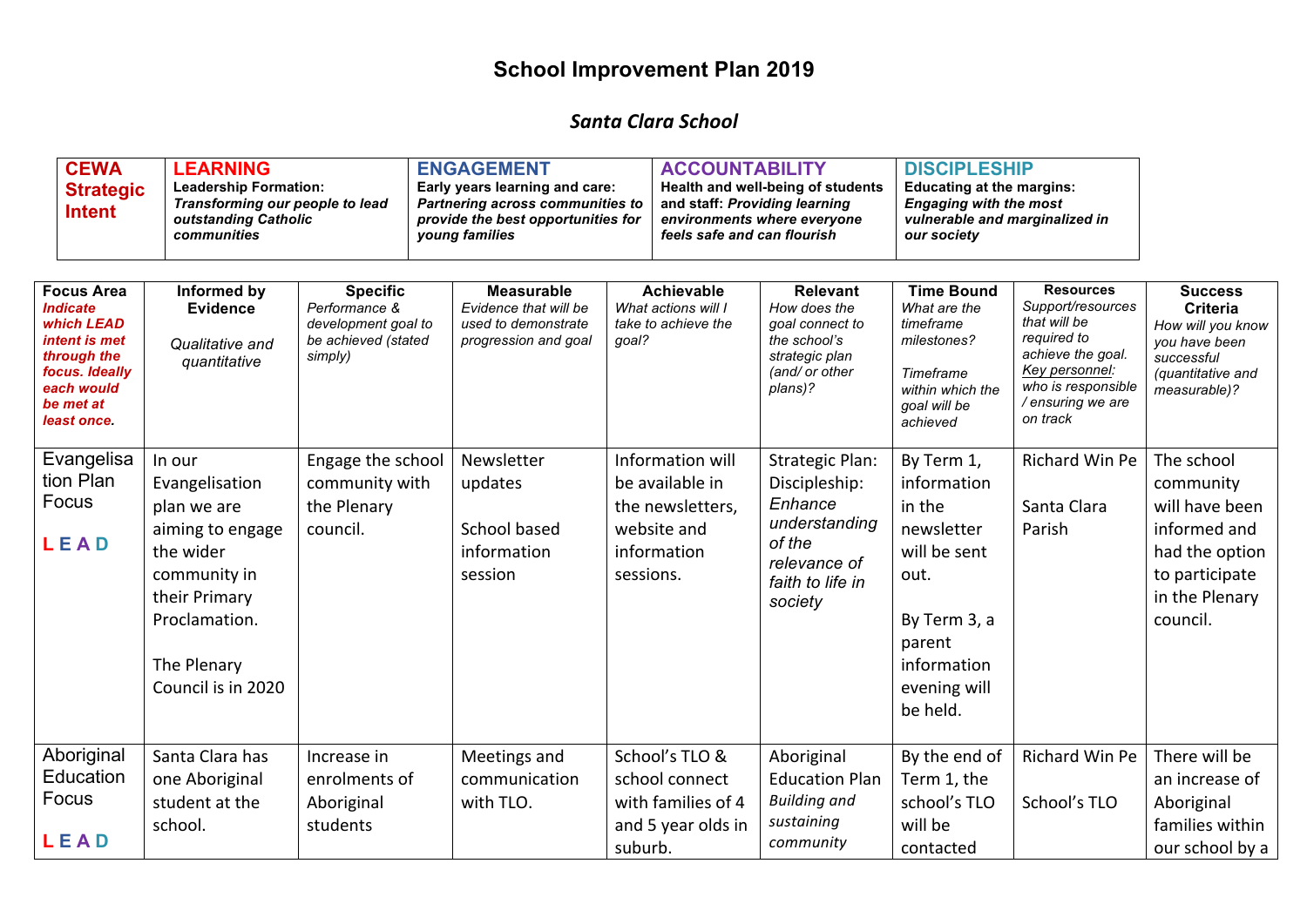|                                         |                                                                                                                                                                          |                                                                                          | Promoting<br>cultural<br>understanding in<br>classes.                                                                                                | Liase with<br>Aboriginal<br>Catholic ministry<br>with Parish<br>TLO to seek pre<br>school families<br>Gecko<br>Coordinator to<br>support teachers<br>in included<br>Aboriginal<br>education in<br>classes. | school<br>partnerships<br><b>Strategic Plan</b><br>Engagement:<br>To have<br>representation<br>of all<br>nationalities<br>and cultures<br>of our<br>students and<br>their families<br>in school. | and a plan be<br>formulated.<br>Contact be<br>made with<br>families in St<br>James, by<br>end of Term<br>3.            | Sue Hawkins<br>(Gecko Co-<br>ordinator)                                                    | minimum of<br>1%                                                                                                                                                 |
|-----------------------------------------|--------------------------------------------------------------------------------------------------------------------------------------------------------------------------|------------------------------------------------------------------------------------------|------------------------------------------------------------------------------------------------------------------------------------------------------|------------------------------------------------------------------------------------------------------------------------------------------------------------------------------------------------------------|--------------------------------------------------------------------------------------------------------------------------------------------------------------------------------------------------|------------------------------------------------------------------------------------------------------------------------|--------------------------------------------------------------------------------------------|------------------------------------------------------------------------------------------------------------------------------------------------------------------|
| Curriculum<br><b>Plan Focus</b><br>LEAD | Based on our<br>NAPLAN, ACER<br>and Fountas and<br>Pinnell analysis,<br>there is a need<br>for further<br>development in<br>students reading<br>comprehension<br>skills. | A whole school<br>approach to<br>teaching reading<br>comprehension                       | Tracking of<br>students progress<br>on whole school<br>excel spreadsheet<br>PLC and PL days<br>based on reading<br>comprehension<br>to upskill staff | Review and<br>update current<br>comprehension<br>scope and<br>sequence<br><b>Roll out Fountas</b><br>and Pinnell<br>program                                                                                | <b>Strategic Plan</b><br>Learning:<br>Develop a<br>whole school<br>approach to<br>curriculum.<br>Curriculum<br>Plan                                                                              | By end of<br>term 1, all<br>students<br>from year 1-6<br>will be<br>mapped on<br>Fountas and<br>Pinnell<br>assessment. | Kristy<br>Madafferi<br><b>Adrian Tulett</b><br>Denise Grech                                | Comprehension<br>Proficiency in<br>Fountas and<br>Pinnell improves<br>by 1 level<br>(based on same<br>level text as<br>initial<br>assessment)<br>By end of year. |
| Early<br>Years<br>Focus<br>LEAD         | Due to Santa<br>Clara receiving<br>'meeting' in each<br>standard in all<br>quality areas of<br>our Audit, we<br>have based our<br>findings off our<br>internal audit.    | Increase<br>involvement of<br>the wider<br>community into<br>all Early Years<br>classes. | Amendment<br>notes made on<br>QIP of<br>communication<br>with wider<br>community<br>Newsletter and<br>Seesaw updates                                 | Cluster time will<br>be given to<br>support EC<br>teachers.<br>PLC time will be<br>allocated to<br>ensure the whole                                                                                        | QIP-QA6<br>Collaborative<br>partnerships<br>with families<br>and<br>communities<br><b>Strategic Plan:</b><br>Engagement:                                                                         | <b>Early Years</b><br>cluster to<br>meet in Term<br>1 to make a<br>plan.<br>In cluster<br>meetings<br>each term,       | Alyssa Adams,<br>Simone<br>Carcione, Sue<br>Hawkins, Kristy<br>Madafferi,<br>Fiona Messer. | Each Early<br>Childhood<br>classroom will<br>have<br>incorporated<br>the wider<br>community<br>into the<br>learning in                                           |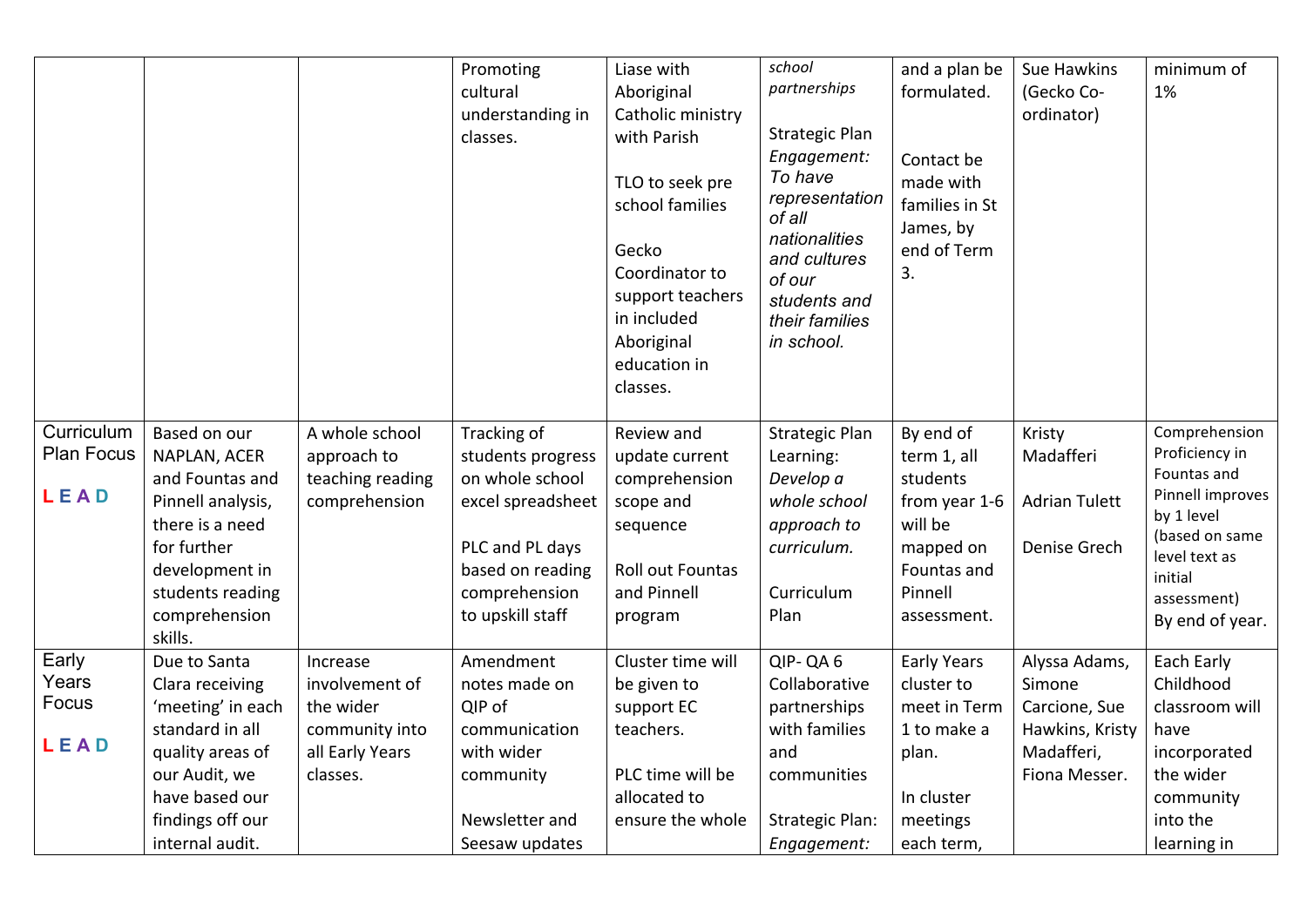|                                      |                                                                                                  |                                                                                          | informing the<br>parent<br>community of<br>involvement with<br>the wider<br>community               | school is<br>included.<br>Leadership team<br>will pass on<br>relevant<br>information that<br>may support the<br>EC teachers. | Foster Wider<br>community<br>partnerships                                                                                                                               | EC teachers<br>will discuss<br>progress and<br>update their<br>QIP.                                                                                                                                     |                                                                                        | their<br>classroom<br>each semester.                                                                                                                                                |
|--------------------------------------|--------------------------------------------------------------------------------------------------|------------------------------------------------------------------------------------------|-----------------------------------------------------------------------------------------------------|------------------------------------------------------------------------------------------------------------------------------|-------------------------------------------------------------------------------------------------------------------------------------------------------------------------|---------------------------------------------------------------------------------------------------------------------------------------------------------------------------------------------------------|----------------------------------------------------------------------------------------|-------------------------------------------------------------------------------------------------------------------------------------------------------------------------------------|
| School<br>Focus 1<br>LEAD            | In 2018, students<br>and staff<br>demonstrated<br>great interest in<br>sustainable<br>practices. | Whole school<br>sustainability<br>program will be<br>implemented.                        | PLC minutes with<br>progress notes.<br>Information in<br>newsletter to<br>inform the<br>parents.    | PLC and cluster<br>time will be given<br>to develop whole<br>school approach<br>and policies/<br>procedures.                 | <b>Strategic Plan</b><br>Accountability<br>Develop<br>policies and<br>procedures<br>that support<br>the<br>environment<br>and<br>sustainability<br>NQS-QA1,<br>2, 3 & 6 | At the start<br>of Term 1,<br>the<br>sustainability<br>committee<br>will lead<br>PLC's to<br>decide on the<br>area of focus<br>for 2019, a<br>plan will then<br>be<br>constructed<br>and<br>implemented | Sustainability<br>committee<br><b>Sue Hawkins</b><br>Mim Ellis<br><b>Adrian Tulett</b> | A whole school<br>sustainability<br>program will<br>have been<br>implemented<br>in which one<br>element of<br>sustainable<br>practices<br>within our<br>school will be<br>improved. |
| School<br>Focus <sub>2</sub><br>LEAD | In 2018, our Core<br>Values program<br>was rolled out.                                           | Continue to<br>embed the Core<br>Values into our<br>everyday<br>teaching and<br>learning | Continued<br>updates in the<br>newsletter<br>Reception area<br>displays current<br>core value focus | PLC time be given<br>to refine and<br>discuss the<br>program<br>New resources be<br>purchases                                | <b>Strategic Plan</b><br>Accountability:<br>Whole school<br>approach to<br>safety and<br>wellbeing<br>Evangelisation<br>Plan                                            | Each term,<br>one PLC will<br>be held to<br>discuss to<br>progression<br>and<br>evolution of<br>the program                                                                                             | Denise Grech<br>Kristy<br>Madafferi                                                    | The core<br>values<br>program will<br>be further<br>embedded<br>into the<br>culture of our<br>school with<br>more<br>resources                                                      |